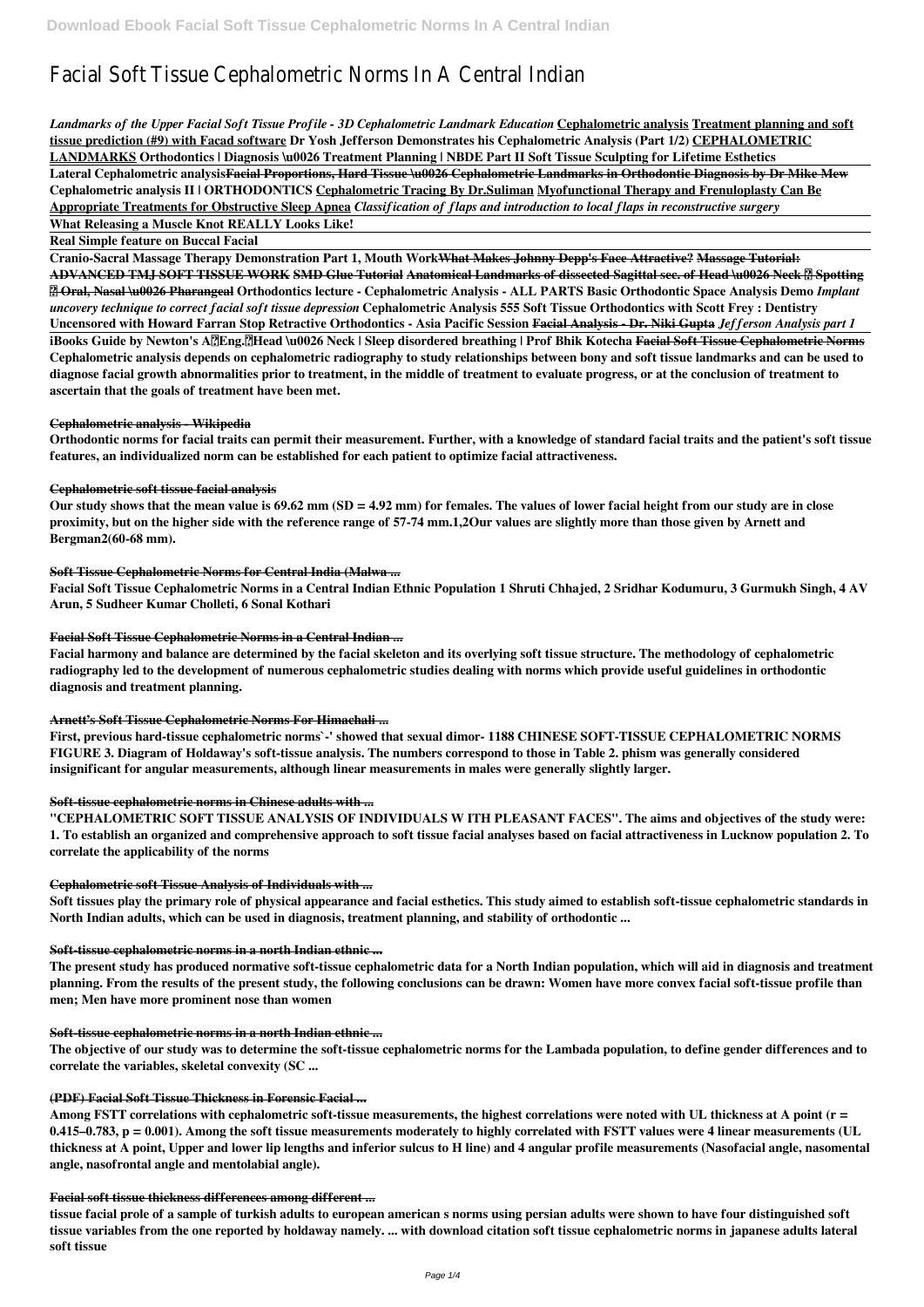# **Soft Tissue Norms Of Western Up Population Variable Growth ...**

**The current study developed and compared cephalometric measurements of soft tissue facial profile of a sample of Turkish adults to European-American's norms using Legan and Burstone analysis. The sample was limited to young adults with a mean age of 22 years because the vast majority of orthodontic patients are young adults [ 24 , 29 , 30 ].**

# **Comparison of Soft Tissue Cephalometric Norms between ...**

**The introduction of cephalometric radiography in orthodontic diagnosis in- advertently shifted the specialty's attention from the facial soft tissues to the skeletal structures. It has been shown that rigid adherence to the hard tissue norms results in neither facial balance and harmony nor longterm retention.**

# **Facial Soft Tissue Harmony and Growth in Orthodontic Treatment**

**Aim: Based on Arnett′s soft tissue cephalometric analysis (STCA), the present study aims to establish cephalometric norms for central Indian population and any significant sexual dimorphism. Materials and methods: The digital lateral cephalograms of 100 adults (50 males and 50 females) between the age group of 17 to 25 years with normal occlusion and well-balanced faces were obtained.**

# **Facial Soft Tissue Cephalometric Norms in a Central ... - CORE**

**Objective: To establish soft-tissue cephalometric norms of Kashmiri population and to compare them with European-American norms. Material and Methods: A total of 102 subjects falling in the age group of 19 to 25 years were selected from random and representative sample of 5317.**

# **Soft-tissue Cephalometric Norms of Kashmiri Population ...**

**The norm is commonly referred to as the mean or average. On the contrary, however, the norm, as it is applied in cephalometrics, is not a set of averages. The average patient in any given population will generally deviate from the norm, because the norm is derived from samples demonstrating ideal dental occlusions of the class I variety.**

# **26: Cephalometrics and Facial Esthetics: The Key to ...**

**Cephalometric norms in Japanese adults. Lateral cephalometric norms are specific for the racial group, but these values should not be interpreted as treatment goals. Normative data represents an aid for the diagnosis and treatment planning of orthognathic surgery according to the needs and expectations of each individual patient. Lateral cephalometric norms are specific for the racial group, but these values should not be interpreted as treatment goals.**

### **Cephalometric norms in Japanese adults**

**Statistical comparison of Soft Tissue Cephalometric norms between fameles and males in our study. The facial skin angle and the distance between the most anterior point of the upper lip and Rickett's line were the only significant difference.**

# **Soft Tissue Cephalometric Standards for a Moroccan Teenage ...**

**Cephalometric landmarks were located according to Holdaway analysis. Ten linear and two angular measurements were produced on each radiograph. Results: The soft-tissue measurements for the Palestinians were similar to the Holdaway norms, except for the soft-tissue convexity angle and soft-tissue chin thickness, which were larger than the Holdaway averages.**

*Landmarks of the Upper Facial Soft Tissue Profile - 3D Cephalometric Landmark Education* **Cephalometric analysis Treatment planning and soft tissue prediction (#9) with Facad software Dr Yosh Jefferson Demonstrates his Cephalometric Analysis (Part 1/2) CEPHALOMETRIC LANDMARKS Orthodontics | Diagnosis \u0026 Treatment Planning | NBDE Part II Soft Tissue Sculpting for Lifetime Esthetics Lateral Cephalometric analysisFacial Proportions, Hard Tissue \u0026 Cephalometric Landmarks in Orthodontic Diagnosis by Dr Mike Mew Cephalometric analysis II | ORTHODONTICS Cephalometric Tracing By Dr.Suliman Myofunctional Therapy and Frenuloplasty Can Be Appropriate Treatments for Obstructive Sleep Apnea** *Classification of flaps and introduction to local flaps in reconstructive surgery*

# **What Releasing a Muscle Knot REALLY Looks Like!**

# **Real Simple feature on Buccal Facial**

**Cranio-Sacral Massage Therapy Demonstration Part 1, Mouth WorkWhat Makes Johnny Depp's Face Attractive? Massage Tutorial: ADVANCED TMJ SOFT TISSUE WORK SMD Glue Tutorial Anatomical Landmarks of dissected Sagittal sec. of Head \u0026 Neck ❘ Spotting** *a* **Oral, Nasal \u0026 Pharangeal Orthodontics lecture - Cephalometric Analysis - ALL PARTS Basic Orthodontic Space Analysis Demo** *Implant uncovery technique to correct facial soft tissue depression* **Cephalometric Analysis 555 Soft Tissue Orthodontics with Scott Frey : Dentistry Uncensored with Howard Farran Stop Retractive Orthodontics - Asia Pacific Session Facial Analysis - Dr. Niki Gupta** *Jefferson Analysis part 1* **iBooks Guide by Newton's A(Eng.)Head \u0026 Neck | Sleep disordered breathing | Prof Bhik Kotecha Facial Soft Tissue Cephalometric Norms Cephalometric analysis depends on cephalometric radiography to study relationships between bony and soft tissue landmarks and can be used to**

**diagnose facial growth abnormalities prior to treatment, in the middle of treatment to evaluate progress, or at the conclusion of treatment to ascertain that the goals of treatment have been met.**

### **Cephalometric analysis - Wikipedia**

**Orthodontic norms for facial traits can permit their measurement. Further, with a knowledge of standard facial traits and the patient's soft tissue features, an individualized norm can be established for each patient to optimize facial attractiveness.**

### **Cephalometric soft tissue facial analysis**

**Our study shows that the mean value is 69.62 mm (SD = 4.92 mm) for females. The values of lower facial height from our study are in close proximity, but on the higher side with the reference range of 57-74 mm.1,2Our values are slightly more than those given by Arnett and Bergman2(60-68 mm).**

### **Soft Tissue Cephalometric Norms for Central India (Malwa ...**

**Facial Soft Tissue Cephalometric Norms in a Central Indian Ethnic Population 1 Shruti Chhajed, 2 Sridhar Kodumuru, 3 Gurmukh Singh, 4 AV Arun, 5 Sudheer Kumar Cholleti, 6 Sonal Kothari**

**Facial Soft Tissue Cephalometric Norms in a Central Indian ...**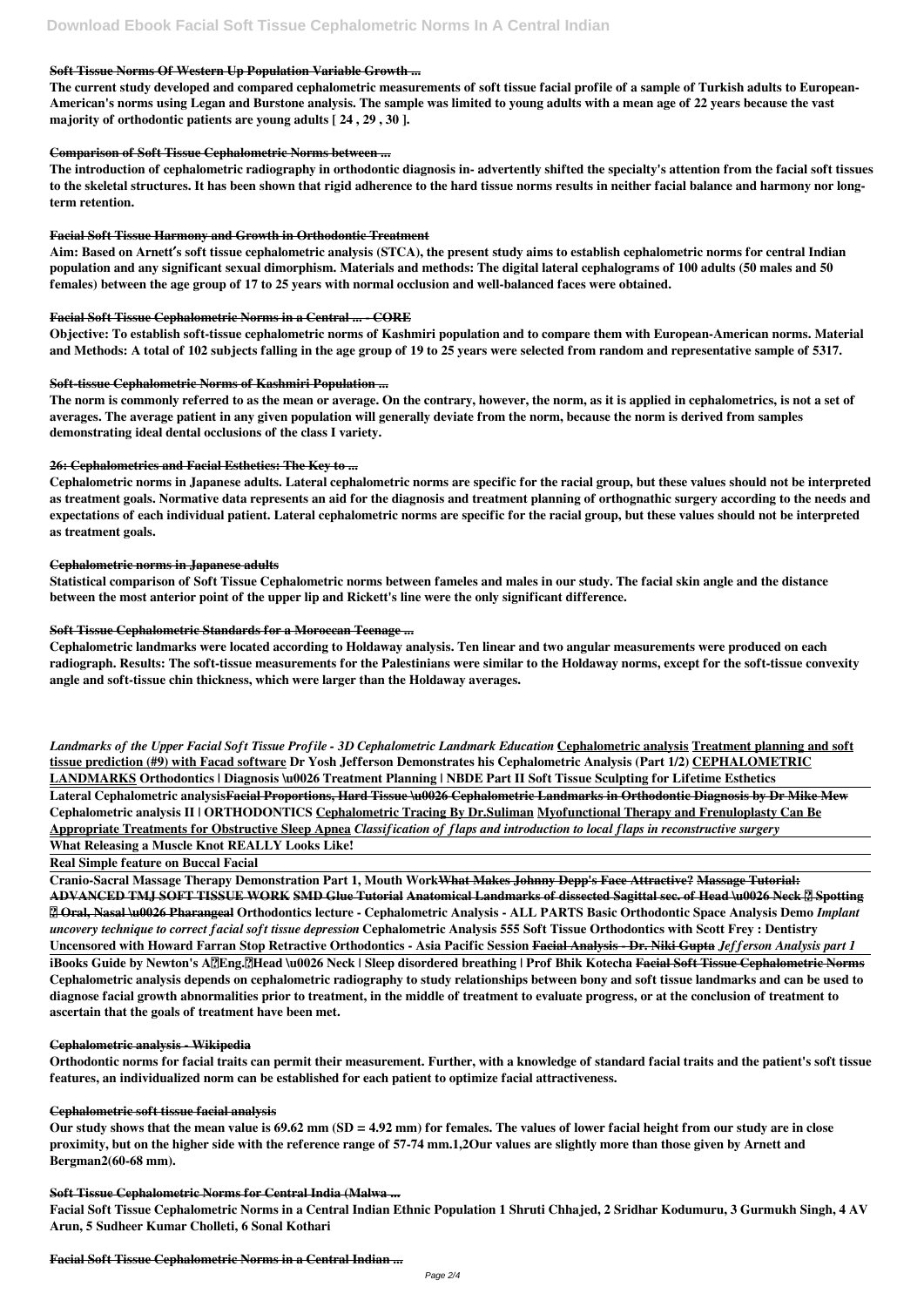**Facial harmony and balance are determined by the facial skeleton and its overlying soft tissue structure. The methodology of cephalometric radiography led to the development of numerous cephalometric studies dealing with norms which provide useful guidelines in orthodontic diagnosis and treatment planning.**

# **Arnett's Soft Tissue Cephalometric Norms For Himachali ...**

**First, previous hard-tissue cephalometric norms`-' showed that sexual dimor- 1188 CHINESE SOFT-TISSUE CEPHALOMETRIC NORMS FIGURE 3. Diagram of Holdaway's soft-tissue analysis. The numbers correspond to those in Table 2. phism was generally considered insignificant for angular measurements, although linear measurements in males were generally slightly larger.**

# **Soft-tissue cephalometric norms in Chinese adults with ...**

**"CEPHALOMETRIC SOFT TISSUE ANALYSIS OF INDIVIDUALS W ITH PLEASANT FACES". The aims and objectives of the study were: 1. To establish an organized and comprehensive approach to soft tissue facial analyses based on facial attractiveness in Lucknow population 2. To correlate the applicability of the norms**

# **Cephalometric soft Tissue Analysis of Individuals with ...**

**Soft tissues play the primary role of physical appearance and facial esthetics. This study aimed to establish soft-tissue cephalometric standards in North Indian adults, which can be used in diagnosis, treatment planning, and stability of orthodontic ...**

# **Soft-tissue cephalometric norms in a north Indian ethnic ...**

**The present study has produced normative soft-tissue cephalometric data for a North Indian population, which will aid in diagnosis and treatment planning. From the results of the present study, the following conclusions can be drawn: Women have more convex facial soft-tissue profile than men; Men have more prominent nose than women**

# **Soft-tissue cephalometric norms in a north Indian ethnic ...**

**The objective of our study was to determine the soft-tissue cephalometric norms for the Lambada population, to define gender differences and to correlate the variables, skeletal convexity (SC ...**

### **(PDF) Facial Soft Tissue Thickness in Forensic Facial ...**

**Among FSTT correlations with cephalometric soft-tissue measurements, the highest correlations were noted with UL thickness at A point (r = 0.415–0.783, p = 0.001). Among the soft tissue measurements moderately to highly correlated with FSTT values were 4 linear measurements (UL thickness at A point, Upper and lower lip lengths and inferior sulcus to H line) and 4 angular profile measurements (Nasofacial angle, nasomental angle, nasofrontal angle and mentolabial angle).**

### **Facial soft tissue thickness differences among different ...**

**tissue facial prole of a sample of turkish adults to european american s norms using persian adults were shown to have four distinguished soft tissue variables from the one reported by holdaway namely. ... with download citation soft tissue cephalometric norms in japanese adults lateral soft tissue**

# **Soft Tissue Norms Of Western Up Population Variable Growth ...**

**The current study developed and compared cephalometric measurements of soft tissue facial profile of a sample of Turkish adults to European-American's norms using Legan and Burstone analysis. The sample was limited to young adults with a mean age of 22 years because the vast majority of orthodontic patients are young adults [ 24 , 29 , 30 ].**

### **Comparison of Soft Tissue Cephalometric Norms between ...**

**The introduction of cephalometric radiography in orthodontic diagnosis in- advertently shifted the specialty's attention from the facial soft tissues to the skeletal structures. It has been shown that rigid adherence to the hard tissue norms results in neither facial balance and harmony nor longterm retention.**

### **Facial Soft Tissue Harmony and Growth in Orthodontic Treatment**

**Aim: Based on Arnett′s soft tissue cephalometric analysis (STCA), the present study aims to establish cephalometric norms for central Indian population and any significant sexual dimorphism. Materials and methods: The digital lateral cephalograms of 100 adults (50 males and 50 females) between the age group of 17 to 25 years with normal occlusion and well-balanced faces were obtained.**

# **Facial Soft Tissue Cephalometric Norms in a Central ... - CORE**

**Objective: To establish soft-tissue cephalometric norms of Kashmiri population and to compare them with European-American norms. Material and Methods: A total of 102 subjects falling in the age group of 19 to 25 years were selected from random and representative sample of 5317.**

### **Soft-tissue Cephalometric Norms of Kashmiri Population ...**

**The norm is commonly referred to as the mean or average. On the contrary, however, the norm, as it is applied in cephalometrics, is not a set of averages. The average patient in any given population will generally deviate from the norm, because the norm is derived from samples demonstrating ideal dental occlusions of the class I variety.**

### **26: Cephalometrics and Facial Esthetics: The Key to ...**

**Cephalometric norms in Japanese adults. Lateral cephalometric norms are specific for the racial group, but these values should not be interpreted as treatment goals. Normative data represents an aid for the diagnosis and treatment planning of orthognathic surgery according to the needs and expectations of each individual patient. Lateral cephalometric norms are specific for the racial group, but these values should not be interpreted as treatment goals.**

#### **Cephalometric norms in Japanese adults**

**Statistical comparison of Soft Tissue Cephalometric norms between fameles and males in our study. The facial skin angle and the distance between the most anterior point of the upper lip and Rickett's line were the only significant difference.**

**Soft Tissue Cephalometric Standards for a Moroccan Teenage ...**